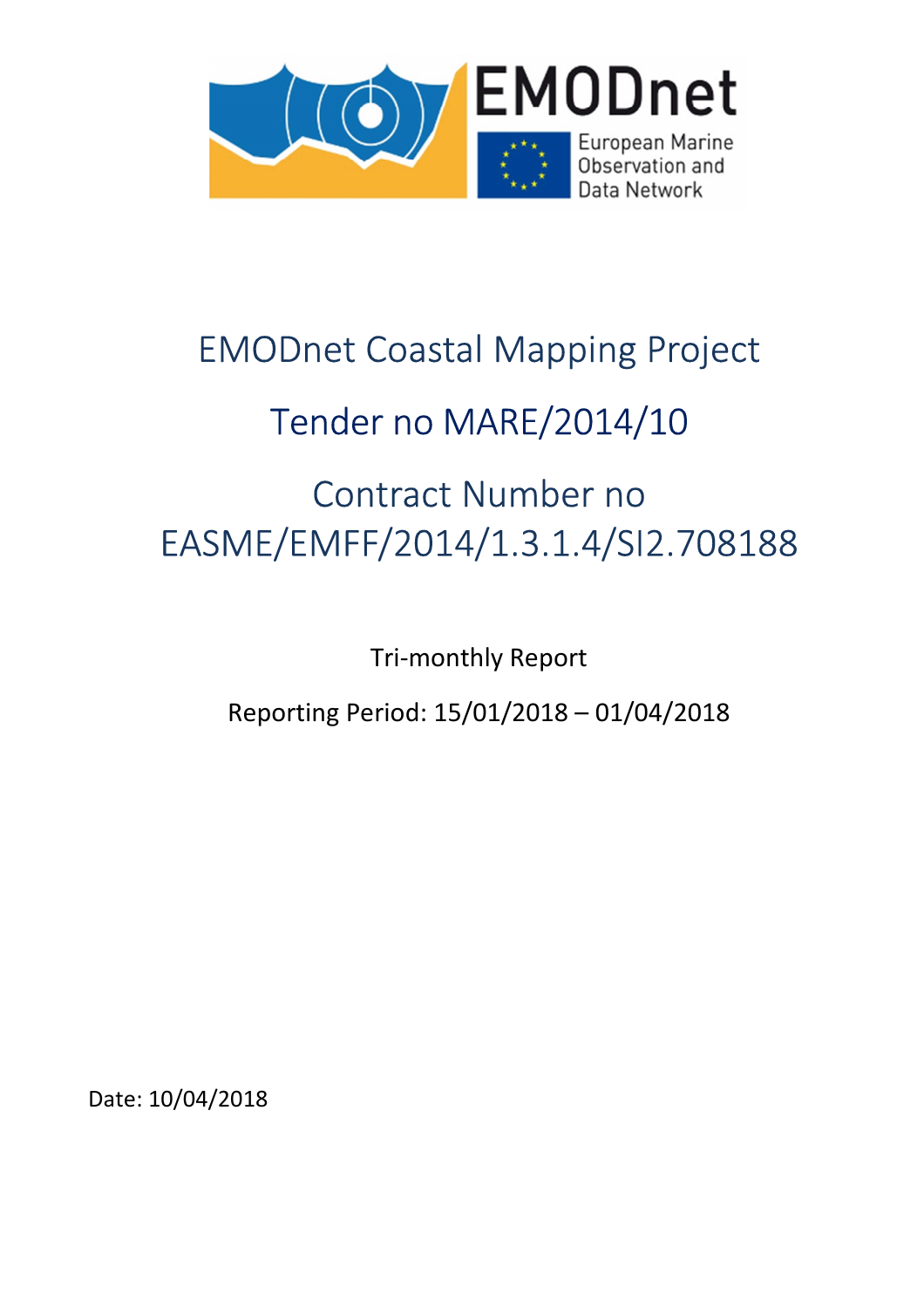

# **1. Highlights in this reporting period**

*Provide a summary of the key achievements and noteworthy progress within this reporting period.* 

Since the signature of the 2nd amendment of the service contract, the reporting period is modified from bi-monthly to quarterly periods. This progress report covers a three-monthly period from mid-January 2018 to April 2018.

The project is in the maintenance period since the approval of the interim report in March 2017. So, the activity is currently mainly devoted to the promotion of the results. **The service contract will end on June 25th, 2018. So, at this moment, the portal should be closed and data and all developments should be lost.** 

## **2. Specific challenges or difficulties encountered during the reporting period**

*Please list specific problems you have encountered during this period, including related to technical and data provision issues* 

Nothing to report.

# **3. Meetings held since last report [if any]**

*List here the meetings held/participated since the last tri-monthly report, if relevant add short description* 

A meeting takes place in Brussels on 27th and 28th february between CPMR, IHO EU WG (IENWG) and the European Commission : the objective was to share the needs of different levels of management of coastal data for the protection of the coastal areas against climate change and evaluate the place of bathymetric data.

During the 9th EMODnet Steering Commitee, Thierry Schmitt reminded that the Coastal Mapping portal will end in June 2018 : the "Coastal Planner" could be transfered to EMODnet Bathymetry while the most part of bathymetric data are already in EMODnet Bathymetry.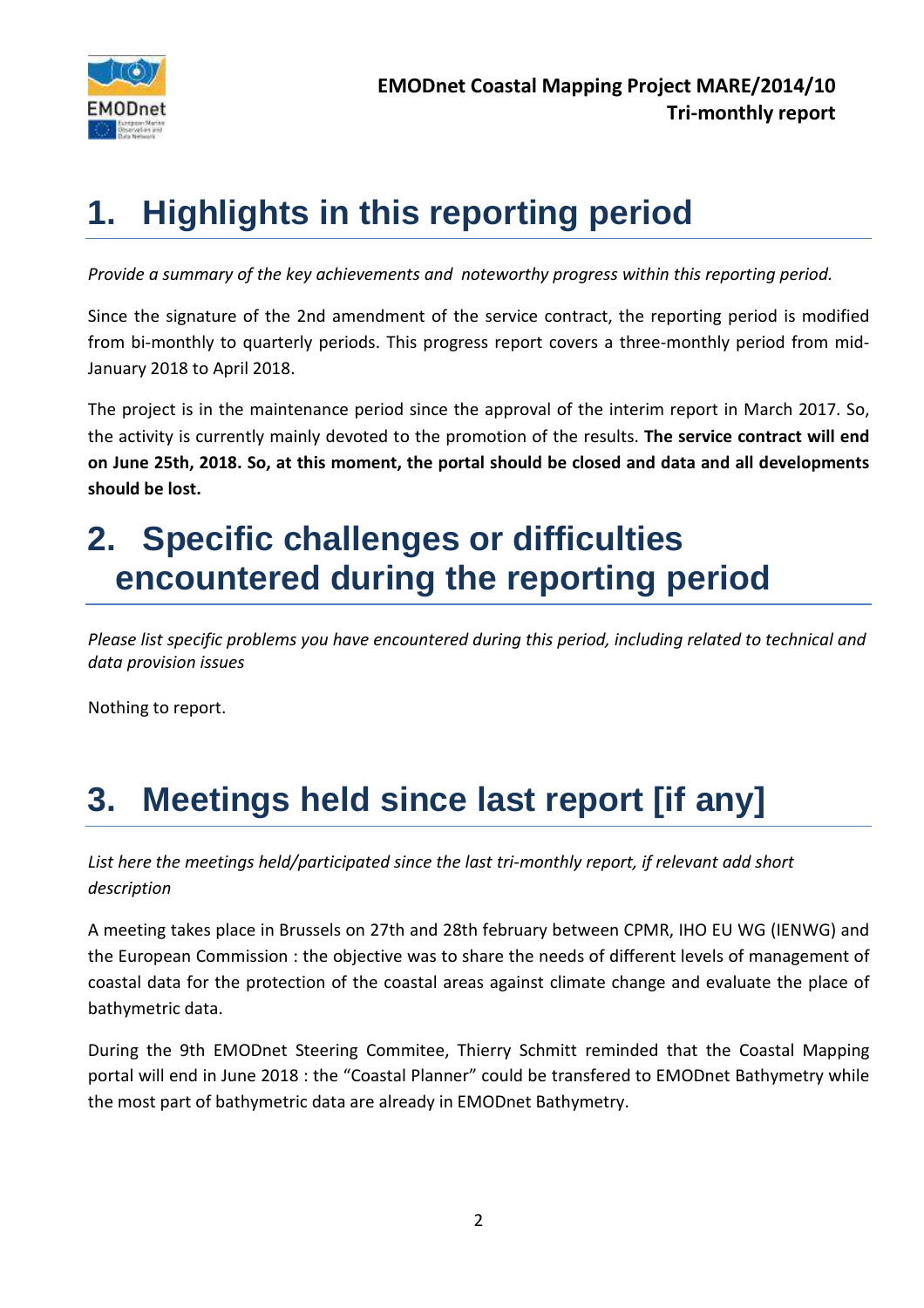

# **4. User Feedback [if any]**

*List any useful feedback you received on your activities and/or your portal or those of other EMODnet projects/activities. Also provide any suggestions you have received for EMODnet case studies and/or future products/activities/events.* 

Nothing to report.

# **5. Outreach and communication activities [if any]**

*Please list all the relevant communications activities or products you have developed/executed during this period (including presentations, lectures, trainings, demonstrations and development of communication materials such as brochures, videos, etc.). Relevant scientific and/or popular articles you know have been published using/referring to EMODnet should be reported under indicator 11 in Section 7.* 

Nothing to report.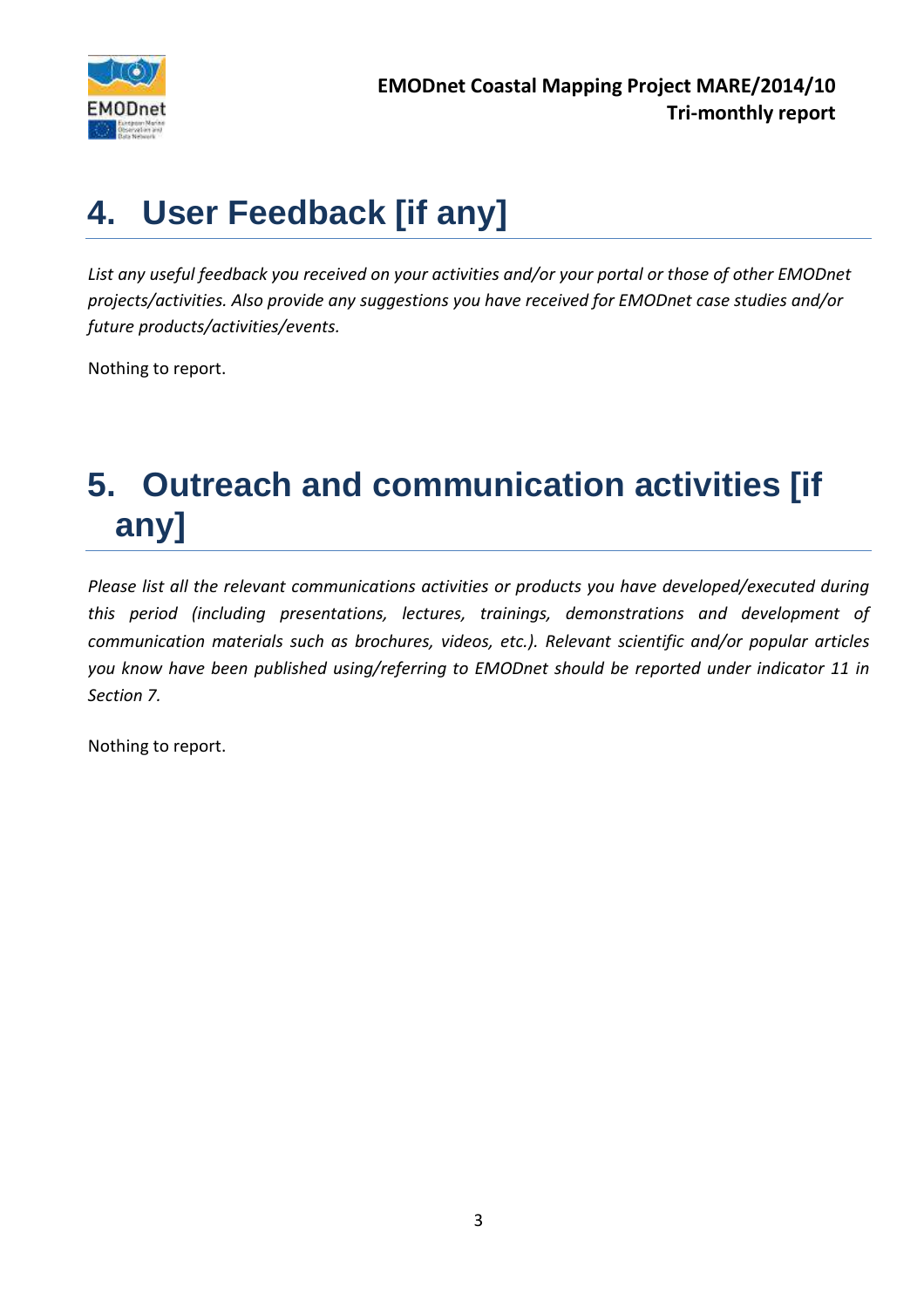

# **6. User statistics**

*Please provide as much information about the usage of your portal as possible once it is operational (page visits, downloads, etc.).* 

The only statistics refer to the users' visits of the website (see Annex 2).

### *6.1. Website global statistics*

The statistics are more detailed in Annex 2.

| Period                   | Unique<br>visitors | Number of<br>visits | Pages |
|--------------------------|--------------------|---------------------|-------|
| 15/01/18-01/04/18<br>217 |                    | 247                 | 375   |

| Country              | <b>Sessions</b> | Pages/session |
|----------------------|-----------------|---------------|
| Italy                | 36              | 1.72          |
| <b>United States</b> | 35              | 1.11          |
| United Kingdom       | 34              | 1.24          |
| Greece               | 26              | 1.65          |
| France               | 23              | 1.74          |
| Spain                | 16              | 2.25          |
| Belgium              | 13              | 1.31          |
| Portugal             | 11              | 1.82          |
| <b>Netherlands</b>   | 10              | 1.10          |
| Germany              | 7               | 2.71          |

| Service Provider | Sessions | Pages/session |
|------------------|----------|---------------|
| ovh hosting inc. | 25       | 1.00          |
| (not set)        |          | 1.40          |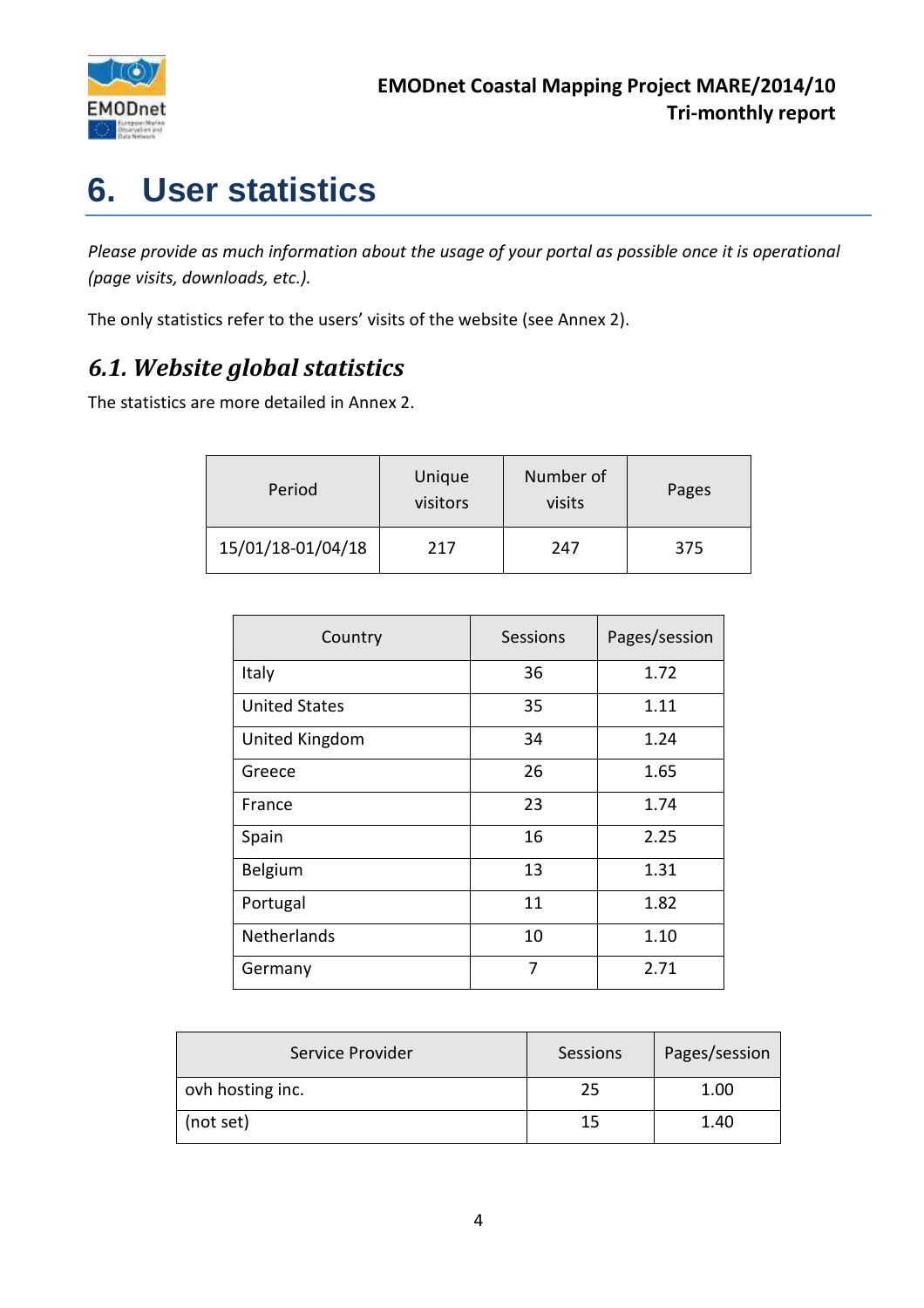

| service hydrographique et<br>oceanographique de la marine       | 10 | 1.70 |
|-----------------------------------------------------------------|----|------|
| multiprotocol service provider to other isp s<br>and end users  | 6  | 1.83 |
| universita degli studi di trieste                               | 6  | 1.50 |
| amazon technologies inc.                                        | 5  | 1.00 |
| fastwb staff public subnet                                      | 5  | 1.60 |
| istituto superiore per la protezione e la<br>ricerca ambientale | 4  | 1.50 |
| telecom italia s.p.a. tin easy lite                             | 4  | 2.00 |
| ftip003376287 heriot watt university                            | 3  | 1.67 |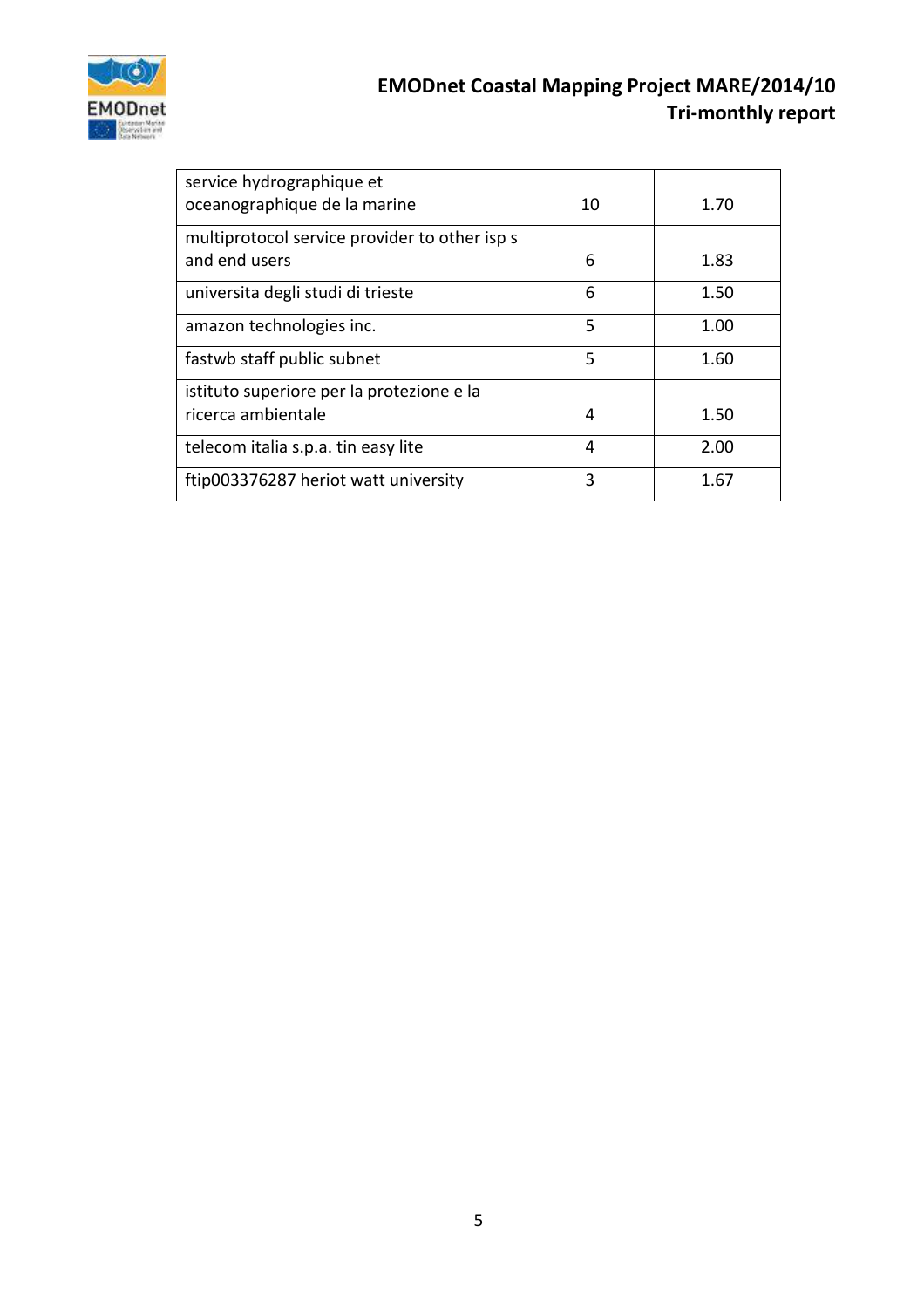

### *Annex 1: Datasets available through the portal*

These datasets are grouped in five categories: Coastline-Baseline, Topography&Bathymetry, Imagery, EMODnet and Additional Layers.

#### **COASTLINE – BASELINE (11 datasets):**

| Name/Type of data                      | Area of interest | Provider                  |  |
|----------------------------------------|------------------|---------------------------|--|
| <b>EEA Coastline</b>                   |                  |                           |  |
| <b>EEA Coastline</b>                   | EU               | EEA                       |  |
| HIGHEST ASTRONOMICAL TIDE LEVEL        |                  |                           |  |
| France coastline                       | France           | <b>SHOM</b>               |  |
| <b>INTERTIDAL AREA</b>                 |                  |                           |  |
| <b>Belgium Coastline</b>               | Belgium          | <b>MDK</b>                |  |
| <b>Ireland Coastline</b>               | Ireland          | <b>GSI</b>                |  |
| Romania Coastline 1970                 | Romania          | <b>DDNI</b>               |  |
| <b>LEGAL BASELINE</b>                  |                  |                           |  |
| Belgium Legal Baseline                 | Belgium          | <b>MDK</b>                |  |
| <b>Greece Coastline</b>                | Greece           | <b>HNHS</b>               |  |
| Portugal Coastline                     | Portugal         | <b>IHPT</b>               |  |
| Romania Coastaline                     | Romania          | <b>DDNI</b>               |  |
| <b>MEAN SEA LEVEL</b>                  |                  |                           |  |
| <b>Coastline Crowdsourcing Results</b> | Europe           | Crowd                     |  |
| Sweden Coastline                       | Sweden           | Lantmäteriet <sup>1</sup> |  |

 $1$  : Swedish mapping, cadastral and land registration authority

#### **TOPOGRAPHY & BATHYMETRY (27 datasets):**

| Name/Type of data                   | Area of interest<br>Provider |             |
|-------------------------------------|------------------------------|-------------|
| <b>EMODNET BATHYMETRY DTM</b>       |                              |             |
| Greece DTM                          | Greece                       | <b>HNHS</b> |
| <b>HIGH RESOLUTION DTM</b>          |                              |             |
| Belgium Single Beam                 | Belgium                      | <b>MDK</b>  |
| France 10m DTM - Boulogne-sur-Mer   | France                       | <b>SHOM</b> |
| France 20m DTM - Morbihan           | France                       | SHOM        |
| France 20m DTM - Pertuis Charentais | France                       | <b>SHOM</b> |
| Germany 1m DTM                      | Germany                      | <b>BSH</b>  |
| Greece DTM 90K                      | Greece                       | <b>HNHS</b> |
| Italy 1m DTM Ligurian Sea           | Italy                        | ШM          |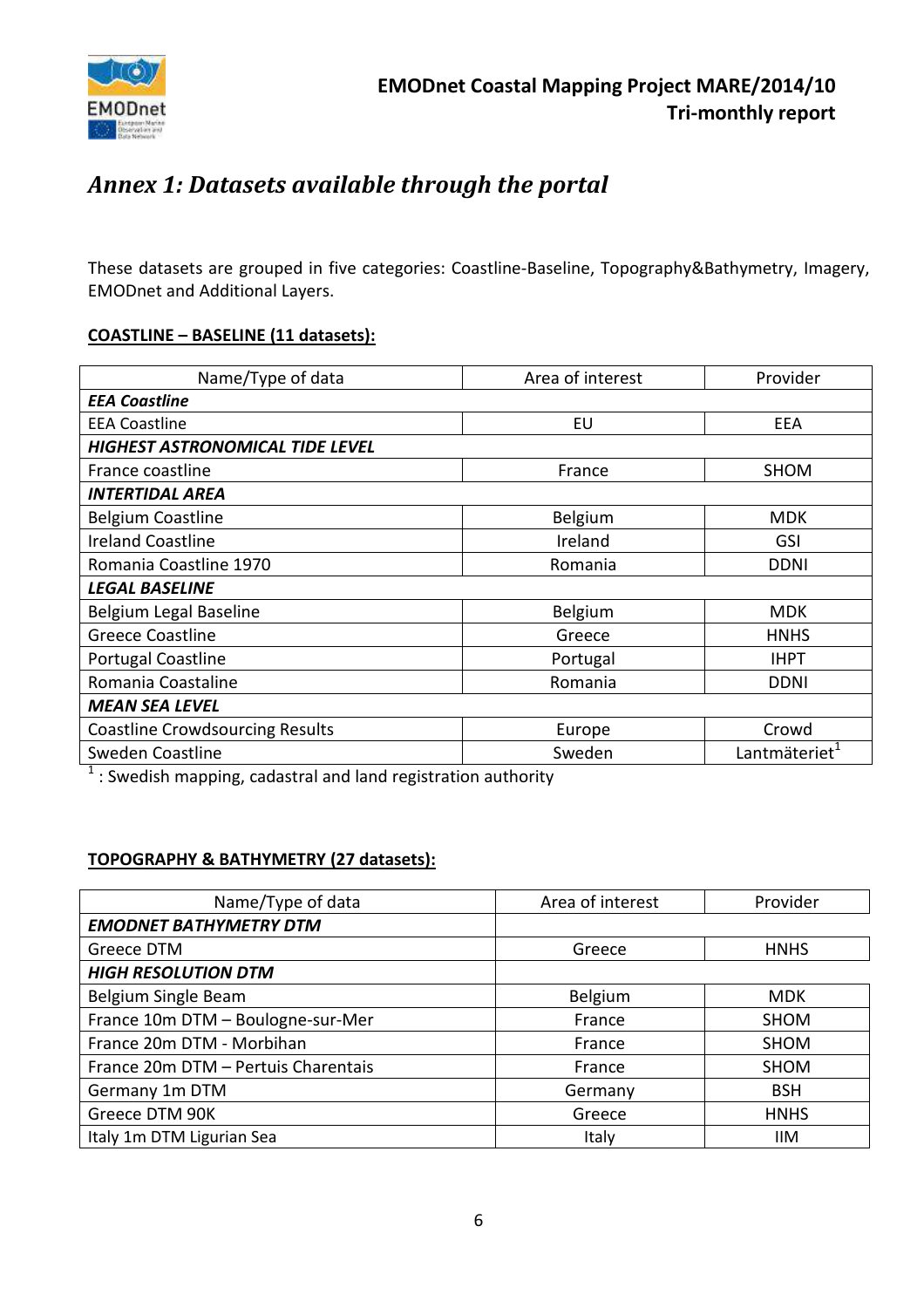

| Italy 1m DTM Sardinia                            | Italy                        | <b>IIM</b>  |
|--------------------------------------------------|------------------------------|-------------|
| Netherlands 5m DTM LIDAR                         | Netherlands                  | <b>RWS</b>  |
| Norway 10m DTM                                   | Norway                       | <b>NMA</b>  |
| Romania 5m DTM                                   | Romania                      | <b>DDNI</b> |
| <b>LAND-SEA SEAMLESS DTM</b>                     |                              |             |
| Belgium Lidar                                    | Belgium                      | <b>MDK</b>  |
| France Coastal DTM - Finistère 2014              | France                       | SHOM        |
| France Coastal DTM - Languedoc-Roussillon 2009   | France                       | SHOM        |
| France Coastal DTM - PACA 2015                   | France                       | <b>SHOM</b> |
| Germany 50m DTM                                  | Germany                      | <b>BSH</b>  |
| Ireland 5m Coastal DTM Bantry & Dunmanus         | <b>Bantry/Dunmanus (IRL)</b> | <b>GSI</b>  |
| Ireland 8m Shaded Relief Image Bantry & Dunmanus | Bantry/Dunmanus (IRL)        | <b>GSI</b>  |
| Netherlands 20m DTM                              | Netherlands                  | <b>RWS</b>  |
| Portugal DTM                                     | Portugal                     | <b>IHPT</b> |
| Romania 500M DTM 1970                            | Romania                      | <b>DDNI</b> |
| LOW RESOLUTION BATHYMETRY DTM                    |                              |             |
| <b>Baltic Sea 500m Shaded elevations</b>         | <b>Baltic Sea</b>            | <b>BSHC</b> |
| Baltic Sea 500m Bathymetry watercolour           | <b>Baltic Sea</b>            | <b>BSHC</b> |
| <b>MEDIUM RESOLUTION DTM</b>                     |                              |             |
| France 100m DTM - Atlantic coast                 | France                       | SHOM        |
| France 100m DTM - Corse                          | France                       | SHOM        |
| France 100m DTM - Lion Gulf / Côte d'Azur        | France                       | <b>SHOM</b> |

#### **EMODNET (2 datasets):**

| Name/Type of data              | Area of interest | Provider       |
|--------------------------------|------------------|----------------|
| <b>EMODNET BATHYMETRY</b>      |                  |                |
| <b>EMODnet Bathymetry</b>      | Europe           | <b>EMODnet</b> |
| <b>EMODNET HABITATS</b>        |                  |                |
| <b>EMODnet Seabed Habitats</b> | Europe           | <b>EMODnet</b> |

#### **ADDITIONAL LAYERS (17 datasets):**

| Name/Type of data                           | Area of interest | Provider          |
|---------------------------------------------|------------------|-------------------|
| <b>BASEMAPS</b>                             |                  |                   |
| EMODnet Bathymetry with GEBCO 2014 (merged) | Europe           | EMODnet           |
|                                             |                  | Bathymetry/GEBCO  |
| Secchi Disk Depth statistics                | Europe           | <b>COPERNICUS</b> |
| DATA QUALITY AND SURVEY PLANS               |                  |                   |
| Sweden surveys before 1940                  | Sweden           | <b>SMA</b>        |
| Sweden surveys after 1940                   | Sweden           | <b>SMA</b>        |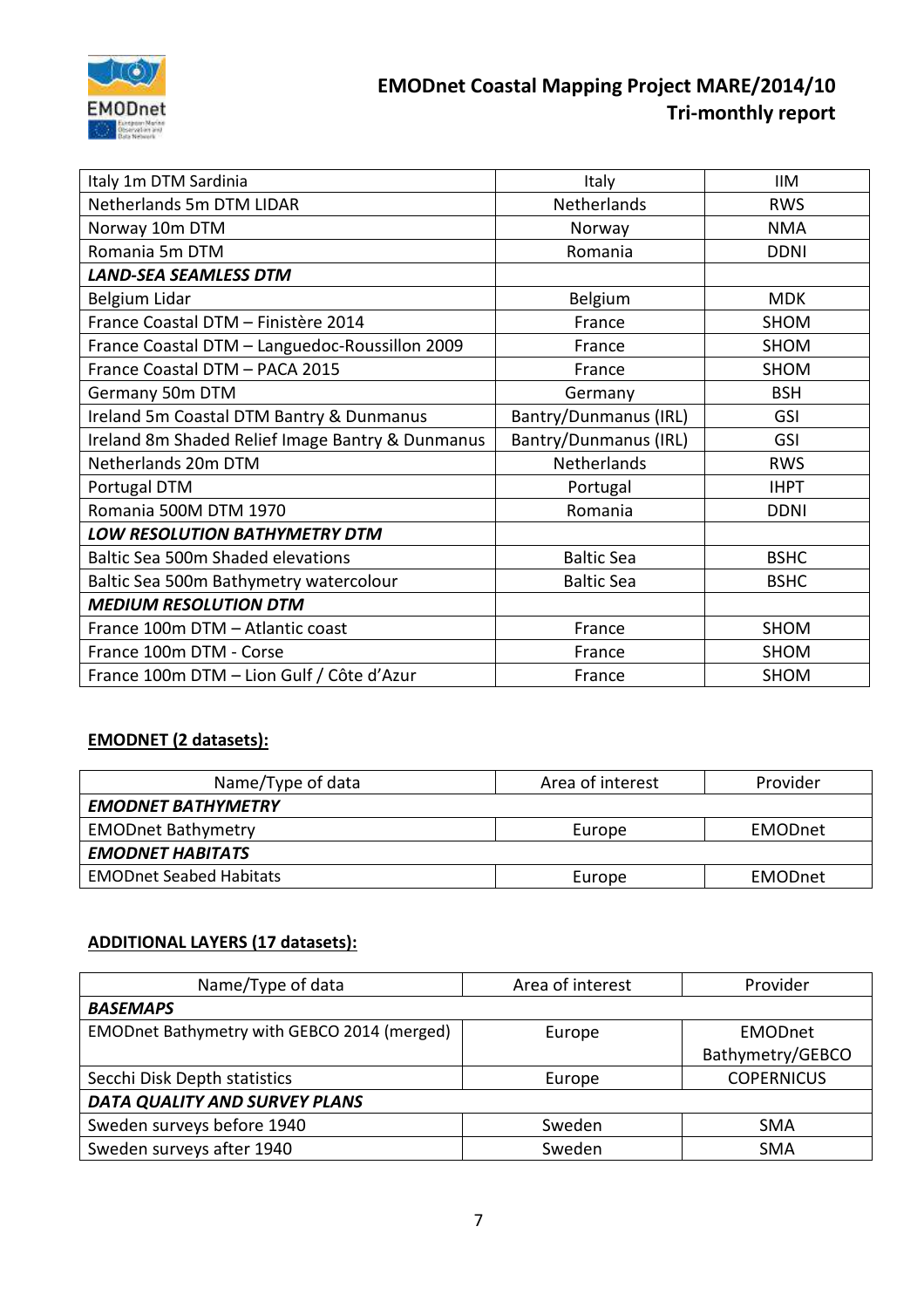

| <b>OPPORTUNITIES FOR DATA FUNDING</b>         |                       |              |
|-----------------------------------------------|-----------------------|--------------|
| <b>EU Strategies</b>                          | Europe                | <b>CPMR</b>  |
| Interreg VA                                   | Europe                | <b>CPMR</b>  |
| Interreg VB                                   | Europe                | <b>CPMR</b>  |
| <b>HABITATS MAPPING</b>                       |                       |              |
| Italy Dune Cover 3m 2009 Sabaudia             | Italy                 | <b>ISPRA</b> |
| <b>SEABED COVER</b>                           |                       |              |
| Italy Bottom Type 3m 2009 Montalto            | Italy                 | <b>ISPRA</b> |
| Italy Seabed Cover 3m 2009 Montalto           | Italy                 | <b>ISPRA</b> |
| <b>SEDIMENTS MAPPING</b>                      |                       |              |
| Ireland Bantry 10m Seabed Classification      | Bantry/Dunmanus (IRL) | <b>GSI</b>   |
| <b>Ireland Samples</b>                        | Ireland               | <b>GSI</b>   |
| <b>Ireland Samples PSA</b>                    | Ireland               | <b>GSI</b>   |
| Ireland Samples PSA Non INFOMAR               | Ireland               | <b>GSI</b>   |
| <b>SUITABILITY OF THE SURVEY TECHNOLOGIES</b> |                       |              |
| CMP.Geo - Airborn Hyperspectral               | Europe                | <b>ISPRA</b> |
| CMP.Geo - Lidar                               | Europe                | <b>ISPRA</b> |
| CMP.Geo - Multibeam                           | Europe                | <b>ISPRA</b> |

#### **IMAGERY (3 datasets):**

| Name/Type of data                              | Area of interest      | Provider    |
|------------------------------------------------|-----------------------|-------------|
| <b>AERIAL PHOTOGRAPHY</b>                      |                       |             |
| <b>France Coastal Imagery</b>                  | France                | <b>SHOM</b> |
| Ireland Coastal Imagery 2006 Bantry & Dunmanus | Bantry/Dunmanus (IRL) | <b>GSI</b>  |
| (merged)                                       |                       |             |
| Romania 1m Orthophotos                         | Romania               | DDNI        |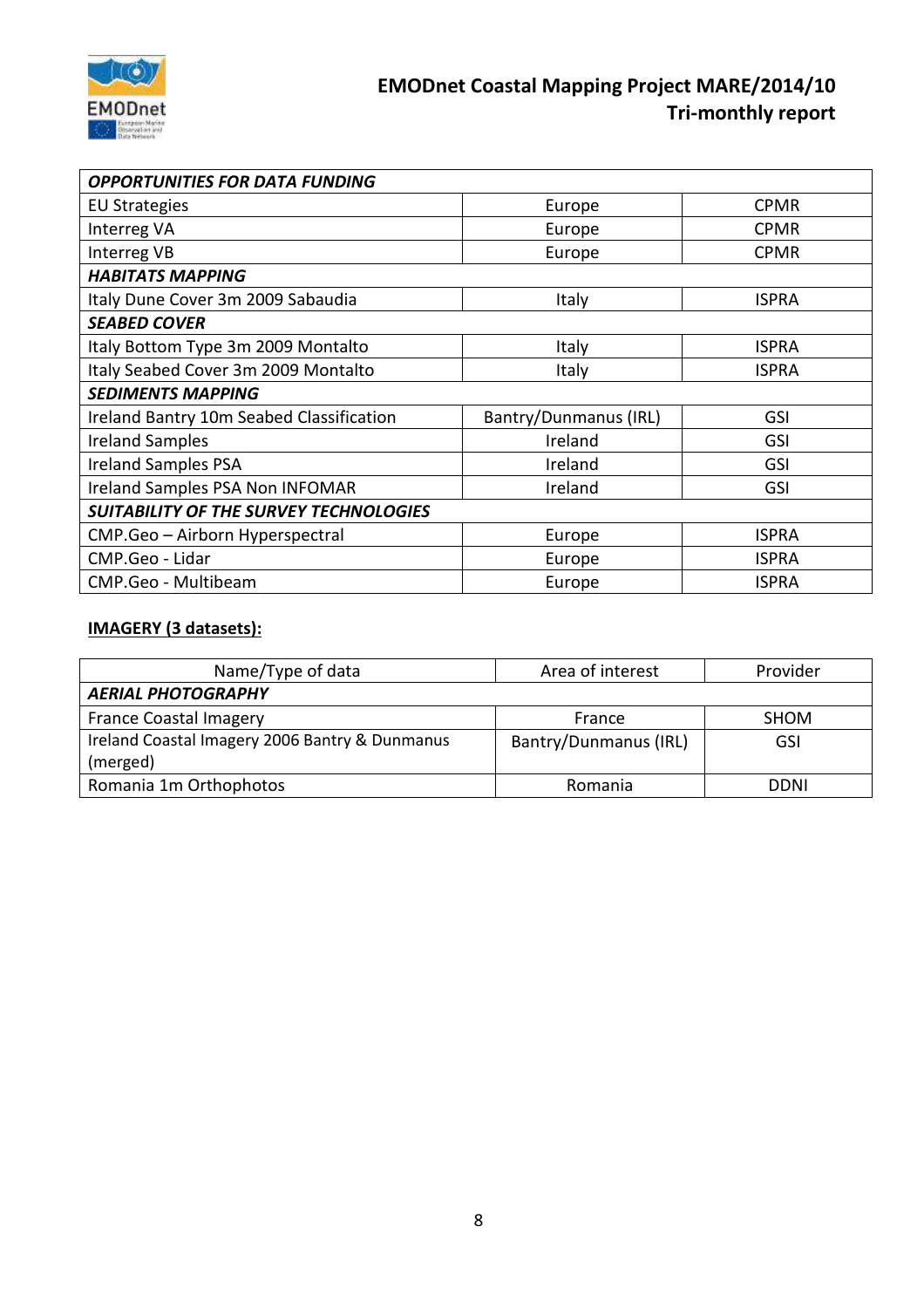

## *Annex 2: Global website statistics*

| Period            | Users | <b>Sessions</b> | Pageviews | Pages/session | Avg session<br>duration |
|-------------------|-------|-----------------|-----------|---------------|-------------------------|
| 15/01/18-01/04/18 | 217   | 247             | 375       | 1.52          | 00:01:09                |

| Country                     | <b>Sessions</b> | Pageviews      | Pages/session | Avg session<br>duration |
|-----------------------------|-----------------|----------------|---------------|-------------------------|
| Italy                       | 36              | 62             | 1.72          | 00:00:37                |
| <b>United States</b>        | 35              | 39             | 1.11          | 00:00:02                |
| United Kingdom              | 34              | 42             | 1.24          | 00:00:19                |
| Greece                      | 26              | 43             | 1.65          | 00:03:43                |
| France                      | 23              | 40             | 1.74          | 00:01:43                |
| Spain                       | 16              | 36             | 2.25          | 00:02:37                |
| Belgium                     | 13              | 17             | 1.31          | 00:00:14                |
| Portugal                    | 11              | 20             | 1.82          | 00:00:34                |
| Netherlands                 | 10              | 11             | 1.10          | 00:00:57                |
| Germany                     | $\overline{7}$  | 19             | 2.71          | 00:02:09                |
| <b>Denmark</b>              | 6               | $\sqrt{6}$     | 1.00          | 00:00:00                |
| Sweden                      | 5               | $\overline{7}$ | 1.40          | 00:01:40                |
| Ireland                     | $\overline{4}$  | 5              | 1.25          | 00:02:18                |
| Canada                      | $\overline{2}$  | 5              | 2.50          | 00:01:54                |
| Croatia                     | $\overline{2}$  | 3              | 1.50          | 00:05:44                |
| Malta                       | $\overline{2}$  | $\overline{2}$ | 1.00          | 00:00:00                |
| Norway                      | $\overline{2}$  | 3              | 1.50          | 00:00:38                |
| Slovenia                    | $\overline{2}$  | $\overline{2}$ | 1.00          | 00:00:00                |
| <b>United Arab Emirates</b> | $\mathbf{1}$    | $\overline{2}$ | 2.00          | 00:01:34                |
| Australia                   | $\mathbf{1}$    | $\mathbf{1}$   | 1.00          | 00:00:00                |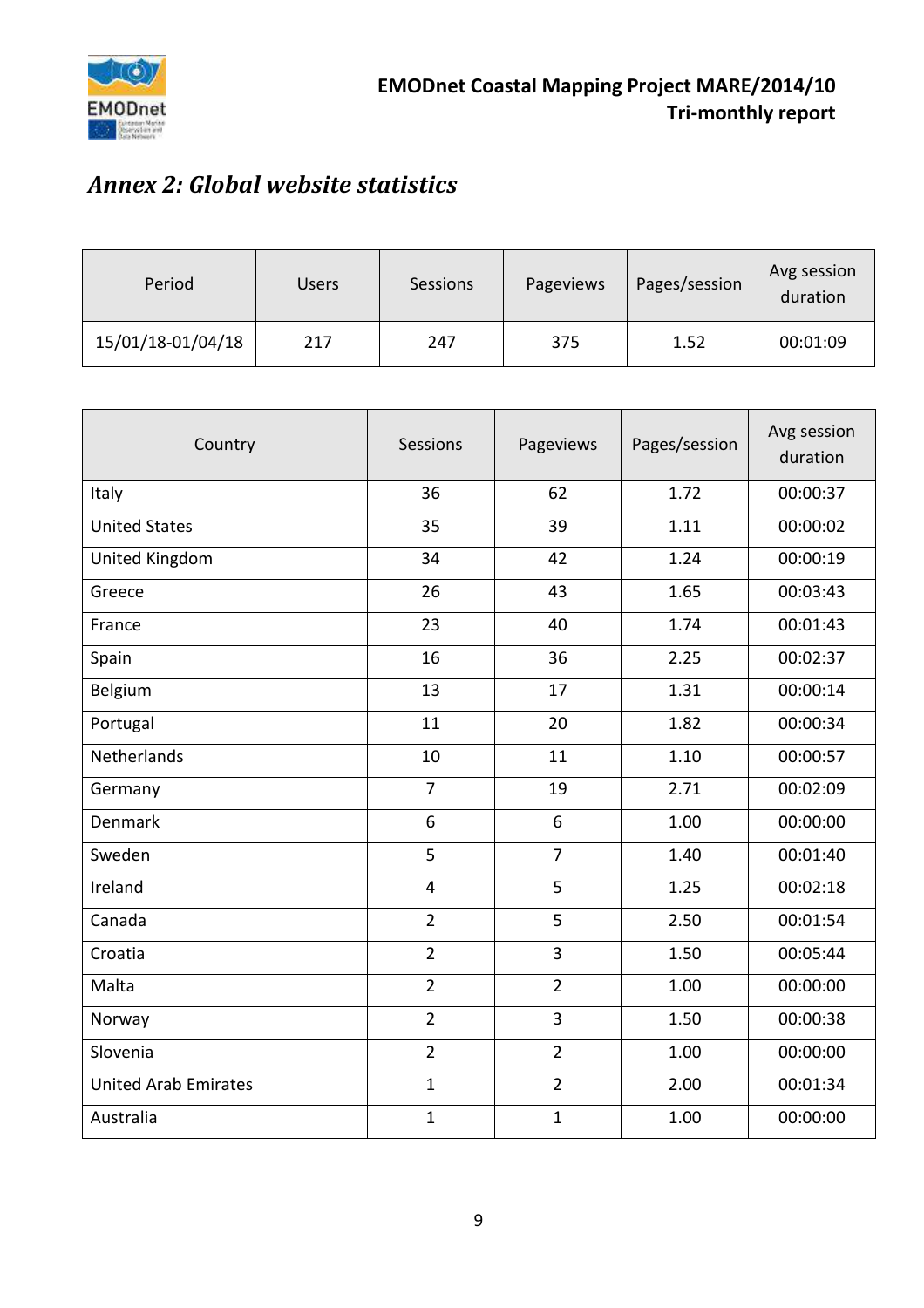

| <b>Bulgaria</b> | $\mathbf 1$ | 1              | 1.00 | 00:00:00 |
|-----------------|-------------|----------------|------|----------|
| Chile           | 1           | 1              | 1.00 | 00:00:00 |
| Cameroon        | 1           | 1              | 1.00 | 00:00:00 |
| Algeria         | 1           | 1              | 1.00 | 00:00:00 |
| Finland         | 1           | 1              | 1.00 | 00:00:00 |
| Jamaica         | 1           | 1              | 1.00 | 00:00:00 |
| Lithuania       | 1           | 1              | 1.00 | 00:00:00 |
| Montenegro      | 1           | 1              | 1.00 | 00:00:00 |
| Romania         | 1           | $\overline{2}$ | 2.00 | 00:04:45 |

| Service Provider                                                | Sessions       | Pageviews      | Pages/session | Avg session<br>duration |
|-----------------------------------------------------------------|----------------|----------------|---------------|-------------------------|
| ovh hosting inc.                                                | 25             | 25             | 1.00          | 00:00:00                |
| (not set)                                                       | 15             | 21             | 1.40          | 00:01:11                |
| service hydrographique et<br>oceanographique de la marine       | 10             | 17             | 1.70          | 00:03:23                |
| multiprotocol service provider to<br>other isp s and end users  | 6              | 11             | 1.83          | 00:07:53                |
| amazon technologies inc.                                        | 5              | 5              | 1.00          | 00:00:00                |
| telecom italia s.p.a. tin easy lite                             | 4              | 8              | 2.00          | 00:01:31                |
| ftip003376287 heriot watt<br>university                         | 3              | 5              | 1.67          | 00:00:16                |
| hellas on line s.a.                                             | 3              | 5              | 1.67          | 00:07:39                |
| worldline france hosting                                        | 3              | 3              | 1.00          | 00:00:00                |
| flanders marine institute                                       | $\overline{2}$ | 3              | 1.50          | 00:00:17                |
| ftip003107027 rps group plc                                     | $\overline{2}$ | $\overline{2}$ | 1.00          | 00:00:00                |
| hellenic centre for marine research<br>- athens                 | $\overline{2}$ | $\overline{2}$ | 1.00          | 00:00:00                |
| istituto superiore per la protezione<br>e la ricerca ambientale | 4              | 6              | 1.50          | 00:01:09                |
| messagelabs limited                                             | $\overline{2}$ | 3              | 1.50          | 00:00:04                |
| proxad / free sas                                               | $\overline{2}$ | 3              | 1.50          | 00:00:08                |
| scarlet belgium nv                                              | $\overline{2}$ | 3              | 1.50          | 00:00:11                |
| scottish common services agency                                 | $\overline{2}$ | $\overline{2}$ | 1.00          | 00:00:00                |
| telenet operaties n.v.                                          | 3              | 3              | 1.00          | 00:00:00                |
| the university of st. andrews                                   | $\overline{2}$ | $\overline{2}$ | 1.00          | 00:00:00                |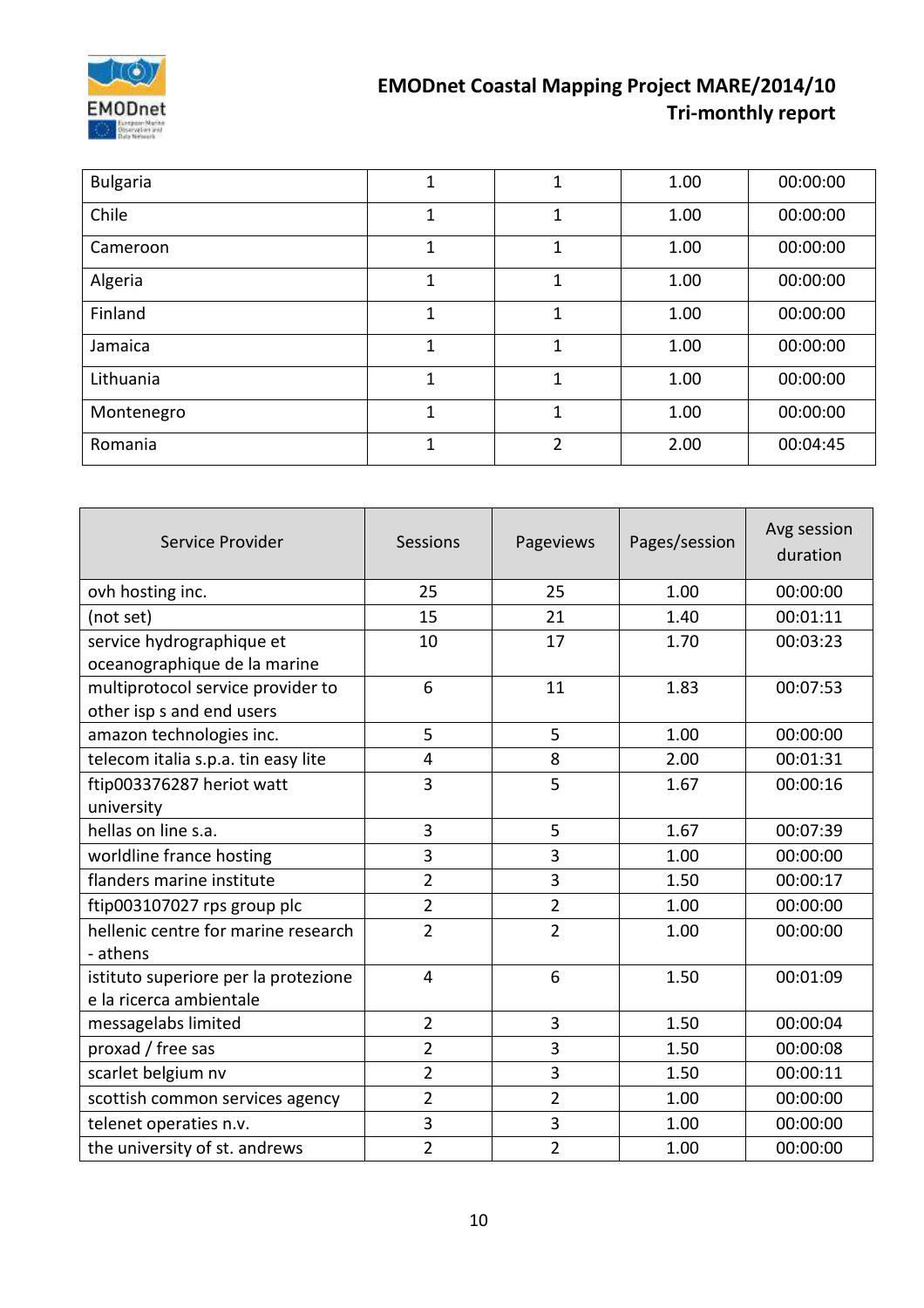

| universidade do algarve              | 3              | $6\,$          | 2.00 | 00:00:44 |
|--------------------------------------|----------------|----------------|------|----------|
| university of malta                  | $\overline{2}$ | 2              | 1.00 | 00:00:00 |
| vlaamse overheid                     | $\overline{2}$ | 3              | 1.50 | 00:00:49 |
| wind telecomunicazioni s.p.a         | 3              | 9              | 3.00 | 00:01:58 |
| assignments for always-on services   | 1              | 4              | 4.00 | 00:03:19 |
| auna                                 | $\mathbf{1}$   | $\mathbf{1}$   | 1.00 | 00:00:00 |
| bluet di robotti diego public subnet | $\mathbf{1}$   | 1              | 1.00 | 00:00:00 |
| brgm                                 | $\overline{2}$ | 5              | 2.50 | 00:00:29 |
| bskyb broadband ireland              | 1              | $\overline{2}$ | 2.00 | 00:09:10 |
| buchholz digital gmbh                | $\mathbf{1}$   | $\overline{2}$ | 2.00 | 00:00:44 |
| bullers wood school                  | $\mathbf{1}$   | $\mathbf{1}$   | 1.00 | 00:00:00 |
| bundesverwaltung fuer verkehr-       | $\mathbf{1}$   | $\overline{4}$ | 4.00 | 00:02:56 |
| bau und wohnungswesen                |                |                |      |          |
| central + migration to 21cn          | $\mathbf{1}$   | 1              | 1.00 | 00:00:00 |
| centre tecnologic de                 | $\mathbf{1}$   | $\overline{4}$ | 4.00 | 00:12:37 |
| telecomunicacions de catalunya       |                |                |      |          |
| commission europeenne                | $\mathbf{1}$   | $\overline{2}$ | 2.00 | 00:00:28 |
| comunitel global s.a.                | $\mathbf{1}$   | $\mathbf{1}$   | 1.00 | 00:00:00 |
| converged communication              | $\mathbf{1}$   | 1              | 1.00 | 00:00:00 |
| solutions limited                    |                |                |      |          |
| de persgroep publishing nv           | 1              | $\overline{2}$ | 2.00 | 00:09:33 |
| deloitte touche tohmatsu services    | $\mathbf{1}$   | $\mathbf 1$    | 1.00 | 00:00:00 |
| inc.                                 |                |                |      |          |
| deutsches zentrum fuer luft- und     | $\mathbf{1}$   | $\overline{2}$ | 2.00 | 00:01:48 |
| raumfahrt e.v.                       |                |                |      |          |
| digital ocean inc.                   | $\mathbf{1}$   | $\mathbf{1}$   | 1.00 | 00:00:00 |
| digital systems ltd                  | $\mathbf{1}$   | 1              | 1.00 | 00:00:00 |
| digitalocean IIc                     | 1              | 1              | 1.00 | 00:00:00 |
| dutch organization for applied       | 1              | 1              | 1.00 | 00:00:00 |
| scientific research                  |                |                |      |          |
| ellijay telephone company            | $\mathbf{1}$   | $\mathbf{1}$   | 1.00 | 00:00:00 |
| emirates telecommunications          | $\mathbf{1}$   | $\overline{2}$ | 2.00 | 00:01:34 |
| corporation                          | $\mathbf{1}$   |                |      |          |
| erm italia srl                       |                | $\mathbf{1}$   | 1.00 | 00:00:00 |
| european environment agency          | $\overline{2}$ | $\overline{2}$ | 1.00 | 00:00:00 |
| excel exhibition centre              | 1              | 1              | 1.00 | 00:00:00 |
| exponential-e ltd.                   | $\mathbf{1}$   | $\mathbf{1}$   | 1.00 | 00:00:00 |
| exxon mobil corporation              | $\mathbf{1}$   | $\mathbf{1}$   | 1.00 | 00:00:00 |
| fastwb staff public subnet           | 5              | 8              | 1.60 | 00:00:20 |
| fastweb                              | $\mathbf{1}$   | $\overline{2}$ | 2.00 | 00:01:29 |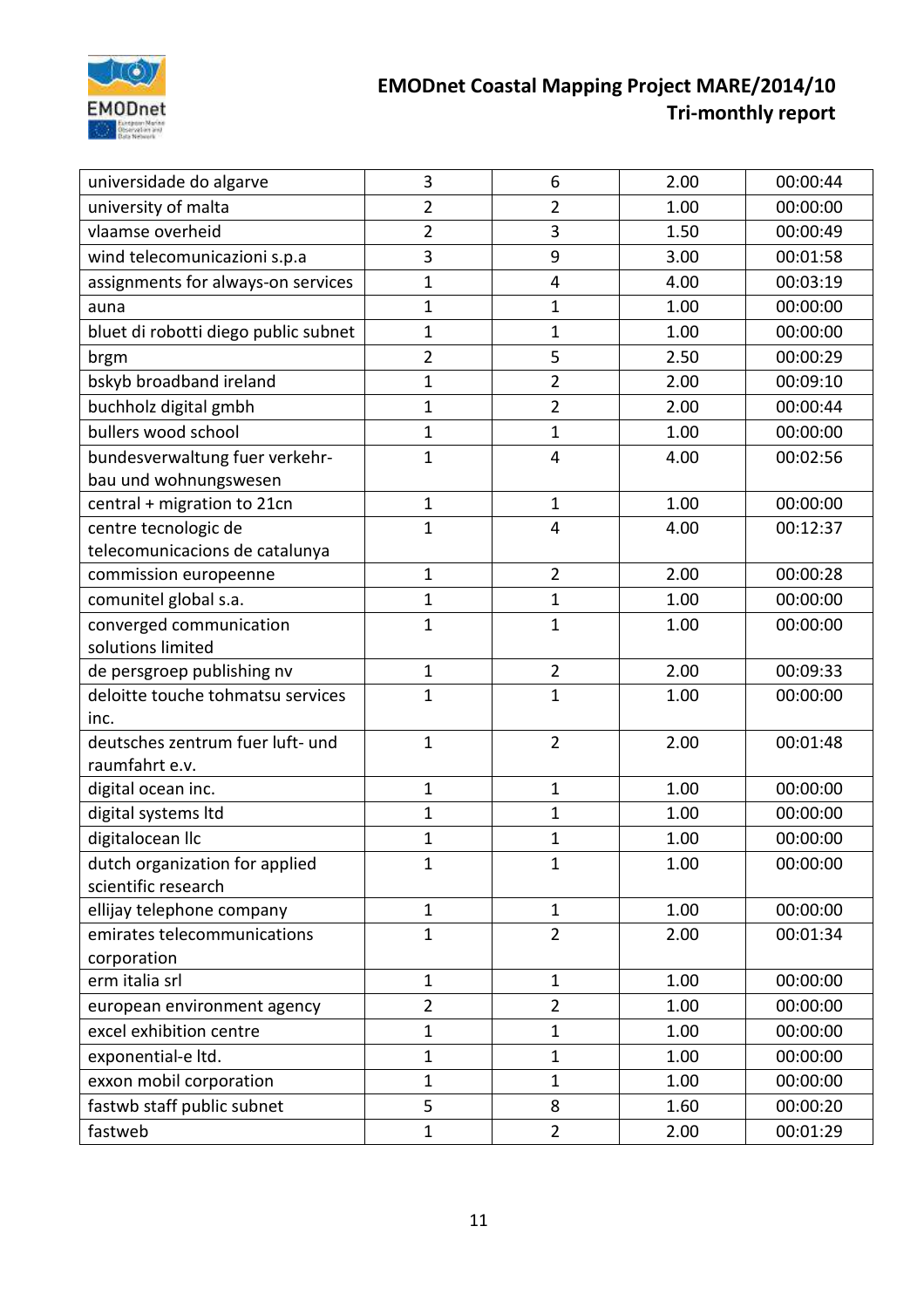

| free mobile sas                               | $\mathbf{1}$   | 4              | 4.00 | 00:00:58 |
|-----------------------------------------------|----------------|----------------|------|----------|
| fundacio de gestio sanitaria de l             | $\overline{2}$ | $\overline{4}$ | 2.00 | 00:01:54 |
| hospital sant pau                             |                |                |      |          |
| fundacion tecnalia                            | $\mathbf{1}$   | $\mathbf 1$    | 1.00 | 00:00:00 |
| gardline marine sciences Itd                  | $\mathbf{1}$   | $\overline{2}$ | 2.00 | 00:02:09 |
| gartel subnet-1 512 ipv4 address              | $\mathbf{1}$   | 7              | 7.00 | 00:02:06 |
| gfis gmbh                                     | $\mathbf{1}$   | $\mathbf{1}$   | 1.00 | 00:00:00 |
| global mobile operator                        | $\mathbf 1$    | 1              | 1.00 | 00:00:00 |
| gobierno de canarias                          | $\overline{2}$ | 4              | 2.00 | 00:00:23 |
| h3guk subscribe block3                        | $\mathbf{1}$   | 1              | 1.00 | 00:00:00 |
| hellas on line sa - dsl                       | $\mathbf{1}$   | 1              | 1.00 | 00:00:00 |
| hrvatski hidrigrafski institut                | $\overline{2}$ | 3              | 1.50 | 00:05:44 |
| infraestructura red y servicios ip            | $\mathbf{1}$   | $\mathbf{1}$   | 1.00 | 00:00:00 |
| infrastructure for fastweb s main<br>location | $\mathbf{1}$   | 5              | 5.00 | 00:00:18 |
| ingv - sezione di napoli - ovv                | $\mathbf{1}$   | $\mathbf{1}$   | 1.00 | 00:00:00 |
| innotec-001 public subnet                     | 3              | 5              | 1.67 | 00:00:02 |
| instituto hidrografico                        | $\mathbf{1}$   | $\mathbf{1}$   | 1.00 | 00:00:00 |
| instituto portugues do mar e                  | $\mathbf{1}$   | $\mathbf{1}$   | 1.00 | 00:00:00 |
| atmosfera                                     |                |                |      |          |
| instituto superior tecnico                    | $\mathbf{1}$   | $\mathbf{1}$   | 1.00 | 00:00:00 |
| international seabed authority                | $\mathbf{1}$   | $\mathbf{1}$   | 1.00 | 00:00:00 |
| ip pools                                      | $\mathbf{1}$   | 3              | 3.00 | 00:05:15 |
| ip range assigned to vf-it<br>customers       | $\mathbf{1}$   | $\overline{2}$ | 2.00 | 00:01:22 |
| ip-only networks ab                           | $\mathbf{1}$   | 3              | 3.00 | 00:08:21 |
| javne adrese za adsl korisnike                | $\mathbf{1}$   | 1              | 1.00 | 00:00:00 |
| jazztel triple play services                  | $\mathbf{1}$   | $\overline{2}$ | 2.00 | 00:00:11 |
| kpn mobile the netherlands b.v                | $\mathbf{1}$   | $\mathbf{1}$   | 1.00 | 00:00:00 |
| laboratorio nacional de energia e             | $\mathbf{1}$   | $\overline{2}$ | 2.00 | 00:00:26 |
| geologia                                      |                |                |      |          |
| leiden university                             | $\mathbf{1}$   | $\mathbf{1}$   | 1.00 | 00:00:00 |
| m247 ltd copenhagen                           | $\mathbf{1}$   | $\mathbf{1}$   | 1.00 | 00:00:00 |
| infrastructure                                |                |                |      |          |
| m6 web s.a.s.                                 | $\mathbf{1}$   | $\mathbf{1}$   | 1.00 | 00:00:00 |
| meritaito oy                                  | $\mathbf{1}$   | $\mathbf{1}$   | 1.00 | 00:00:00 |
| ministere des transports du                   | $\mathbf{1}$   | 3              | 3.00 | 00:02:41 |
| quebec                                        |                |                |      |          |
| ministerio de defensa                         | $\mathbf{1}$   | $\overline{2}$ | 2.00 | 00:01:29 |
| national health service                       | $\mathbf{1}$   | $\mathbf{1}$   | 1.00 | 00:00:00 |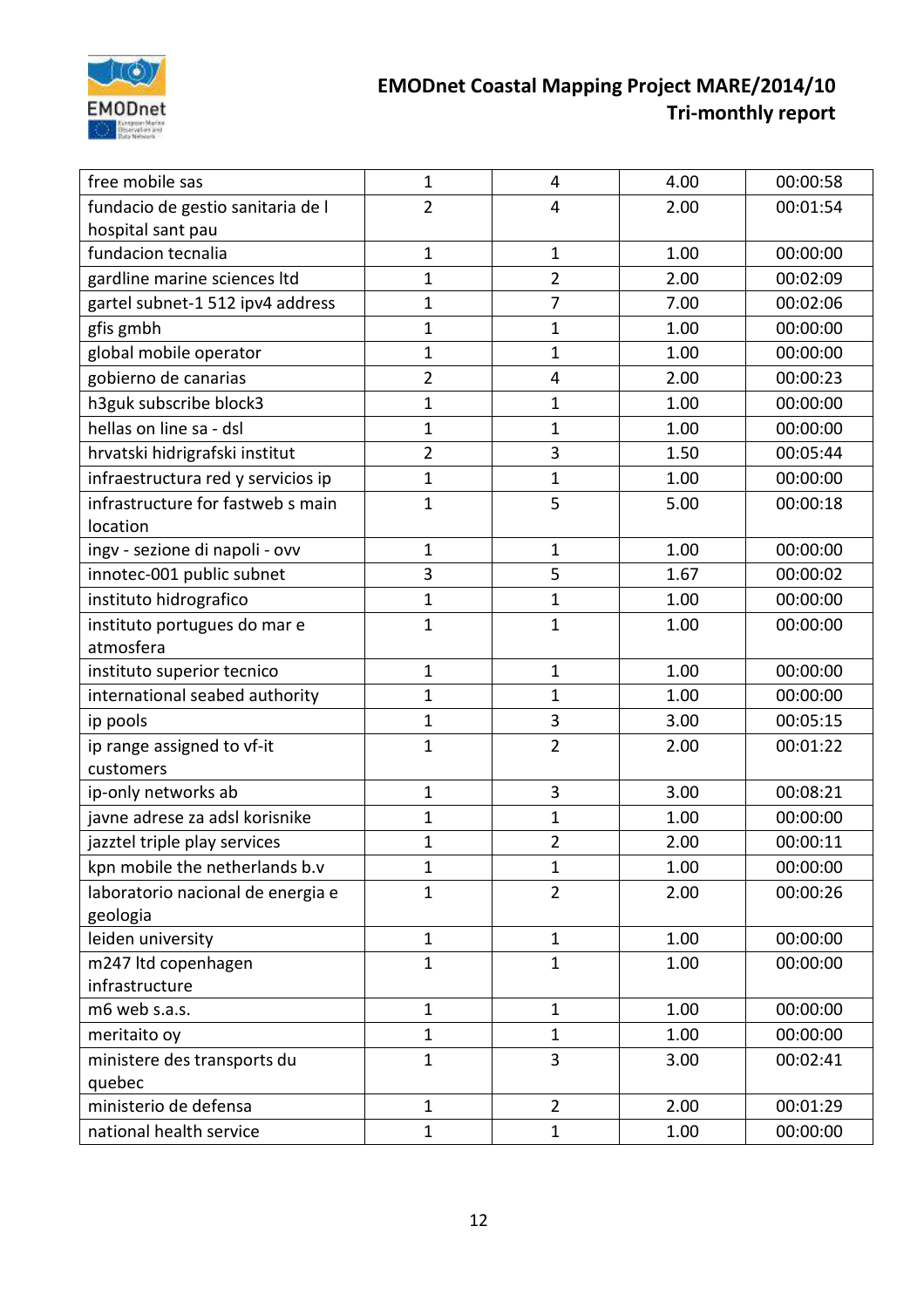

| national maritime administration    | $\mathbf{1}$   | 1              | 1.00 | 00:00:00 |
|-------------------------------------|----------------|----------------|------|----------|
| national technical university of    | $\mathbf{1}$   | $\overline{2}$ | 2.00 | 00:05:15 |
| athens                              |                |                |      |          |
| ncc#2006071591                      | $\mathbf{1}$   | $\mathbf{1}$   | 1.00 | 00:00:00 |
| nerim sas                           | $\mathbf{1}$   | $\mathbf{1}$   | 1.00 | 00:00:00 |
| netsource                           | $\mathbf{1}$   | $\mathbf{1}$   | 1.00 | 00:00:00 |
| newcastle                           | $\mathbf{1}$   | $\mathbf{1}$   | 1.00 | 00:00:00 |
| nos comunicacoes s.a.               | $\mathbf{1}$   | 3              | 3.00 | 00:01:54 |
| nte bredband ftth                   | $\mathbf{1}$   | $\overline{1}$ | 1.00 | 00:00:00 |
| optanet Itd                         | $\mathbf{1}$   | $\mathbf{1}$   | 1.00 | 00:00:00 |
| ovivo uk limited                    | $\mathbf{1}$   | $\mathbf{1}$   | 1.00 | 00:00:00 |
| pepephone - cg-nat                  | $\mathbf{1}$   | $\mathbf{1}$   | 1.00 | 00:00:00 |
| pop mar                             | $\mathbf{1}$   | $\overline{2}$ | 2.00 | 00:03:04 |
| proximus nv                         | $\mathbf{1}$   | 1              | 1.00 | 00:00:00 |
| pt comunicacoes s.a.                | $\mathbf{1}$   | $\mathbf{1}$   | 1.00 | 00:00:00 |
| region provence alpes cote d azur   | $\mathbf{1}$   | 1              | 1.00 | 00:00:00 |
| residentiel                         | $\mathbf{1}$   | $\mathbf 1$    | 1.00 | 00:00:00 |
| romtelecom data customers           | 1              | $\overline{2}$ | 2.00 | 00:04:45 |
| statens it                          | $\mathbf{1}$   | 1              | 1.00 | 00:00:00 |
| statens kartverk                    | $\mathbf{1}$   | $\overline{2}$ | 2.00 | 00:01:15 |
| stichting deltares                  | $\overline{2}$ | $\overline{2}$ | 1.00 | 00:00:00 |
| stockholm university                | $\overline{2}$ | $\overline{2}$ | 1.00 | 00:00:00 |
| swire blue ocean a-s                | $\mathbf{1}$   | $\mathbf{1}$   | 1.00 | 00:00:00 |
| sympatico hse                       | $\mathbf{1}$   | $\overline{2}$ | 2.00 | 00:01:06 |
| t-2 access network                  | $\overline{2}$ | $\overline{2}$ | 1.00 | 00:00:00 |
| technische universitaet carolo-     | $\mathbf{1}$   | $\mathbf{1}$   | 1.00 | 00:00:00 |
| wilhelmina zu braunschweig          |                |                |      |          |
| technische universiteit delft       | $\mathbf{1}$   | $\mathbf{1}$   | 1.00 | 00:00:00 |
| technological educational institute | $\mathbf{1}$   | $\mathbf{1}$   | 1.00 | 00:00:00 |
| (t.e.i.) of athens                  |                |                |      |          |
| telecom italia s.p.a.               | $\mathbf{1}$   | $\mathbf{1}$   | 1.00 | 00:00:00 |
| telef nica brasil s.a               | $\mathbf{1}$   | $\mathbf{1}$   | 1.00 | 00:00:00 |
| telia stofa a/s                     | $\mathbf{1}$   | $\mathbf{1}$   | 1.00 | 00:00:00 |
| telstra                             | $\mathbf{1}$   | $\mathbf{1}$   | 1.00 | 00:00:00 |
| terna s.p.a.                        | $\mathbf{1}$   | $\mathbf{1}$   | 1.00 | 00:00:00 |
| the united nations educational      | $\mathbf{1}$   | 3              | 3.00 | 00:00:31 |
| scientific and cultural organiza    |                |                |      |          |
| three ireland - mns                 | $\mathbf{1}$   | $\mathbf{1}$   | 1.00 | 00:00:00 |
| timico limited                      | $\mathbf{1}$   | $\overline{2}$ | 2.00 | 00:00:32 |
| tiscali uk limited                  | $\mathbf{1}$   | $\mathbf{1}$   | 1.00 | 00:00:00 |